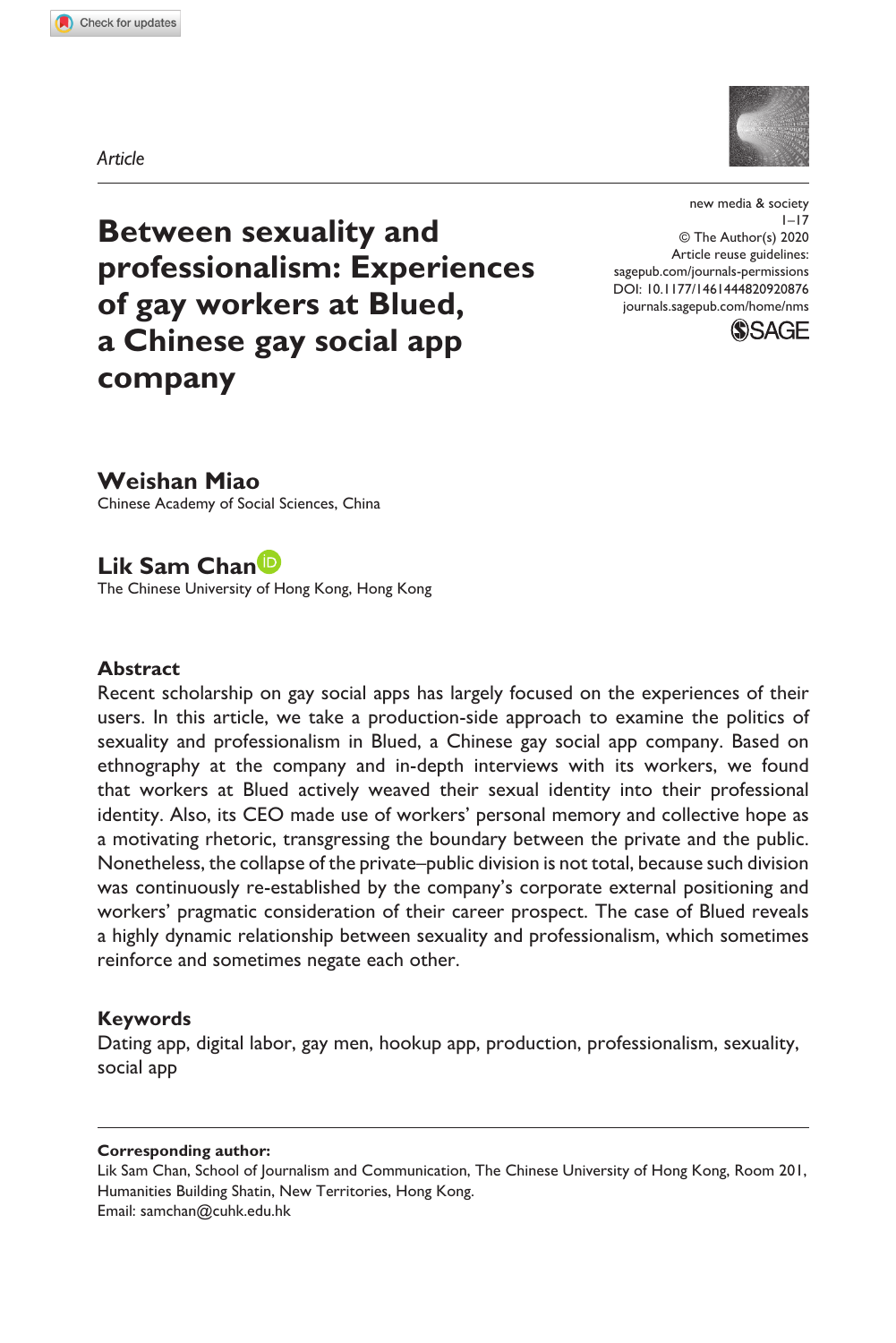Most studies concerning sexuality and work, particularly those examining the professional lives of queer workers, have focused on the stress and discrimination people encounter at work and their strategies for resisting heteronormative work cultures (Williams and Giuffre, 2011). With improved social attitudes toward sexual minorities and the implementation of anti-discrimination laws in many Western countries, "gayfriendly workplaces" have emerged. However, even companies with institutional policies in place to protect their queer workers cannot "necessarily guarantee a working environment that engages with and embraces 'sexual minorities' or prevents homophobic treatment" (Colgan et al., 2008: 42–43). Queer workers are only accepted into these "gay-friendly workplaces" if they observe expected gender roles (Williams et al., 2009).

A different line of inquiry has been developed to examine "queer organizations," organizations in which "heteronormativity is questioned, and workers openly express and endorse queer sexuality" (Williams and Giuffre, 2011: 559). Regarding these organizations, the following questions are critical. What kind of political, cultural, and social environments are pertinent to the establishment of queer organizations? Why and how do workers enter these organizations? How do workers understand their sexual and professional identities? What kinds of corporate culture and professionalism are promoted by these organizations? Are workers in these organizations able to overcome the oppression and discrimination associated with heteronormativity?

We believe that answers to this series of questions will expand our understanding of the relationship between sexuality and work, inviting further discussion of identity politics and organizational cultures in queer studies. Unfortunately, few studies of queer organizations have been conducted to date. A major reason is a lack of access: it is not easy for researchers to gain entry to such organizations. However, there have been some notable exceptions, namely studies of the parade department of a theme park (Orzechowicz, 2010), a lesbian-run car repair business (Weston and Rofel, 1984), gay fraternity associations at universities (Yeung et al., 2006), a gay male HIV prevention outreach organization (Deverell, 2001), and several LGBTQ non-governmental organizations (Doyle, 2016; Gould, 2009; Ward, 2008). Unsurprisingly, these studies were all conducted in Europe and the United States, where relatively accepting attitudes toward queer people have given queer organizations the opportunity to develop and flourish. In addition, most of these examples focused on non-profit making organizations or organizations with weak financial pressure. Therefore, based on these studies, it is difficult to decipher the role played by commercial forces in the intersection of sexuality and work.

In this study, therefore, we examine Blued, a gay social app company headquartered in Beijing. In recent years, researchers have examined the global emergence of social apps for queer communities (Chan, 2018; Fitzpatrick and Birnholtz, 2018; Gudelunas, 2012; Licoppe et al., 2016; Zhang and Erni, 2018). But most of these studies, except Murray and Ankerson (2016) and Miao and Chan (forthcoming) as we are aware of, have exclusively focused on the experiences of social app users. We believe that examining the production and development of social apps is as critical as researching the uses of this emerging new media. Blued is a typical queer organization— more than 80% of its approximately 200 workers (including its founder and CEO, Geng Le) self-identify as gay. The company offers social networking, entertainment, and health services to the Chinese gay community, $<sup>1</sup>$  and can therefore be described as a queer organization, that is,</sup>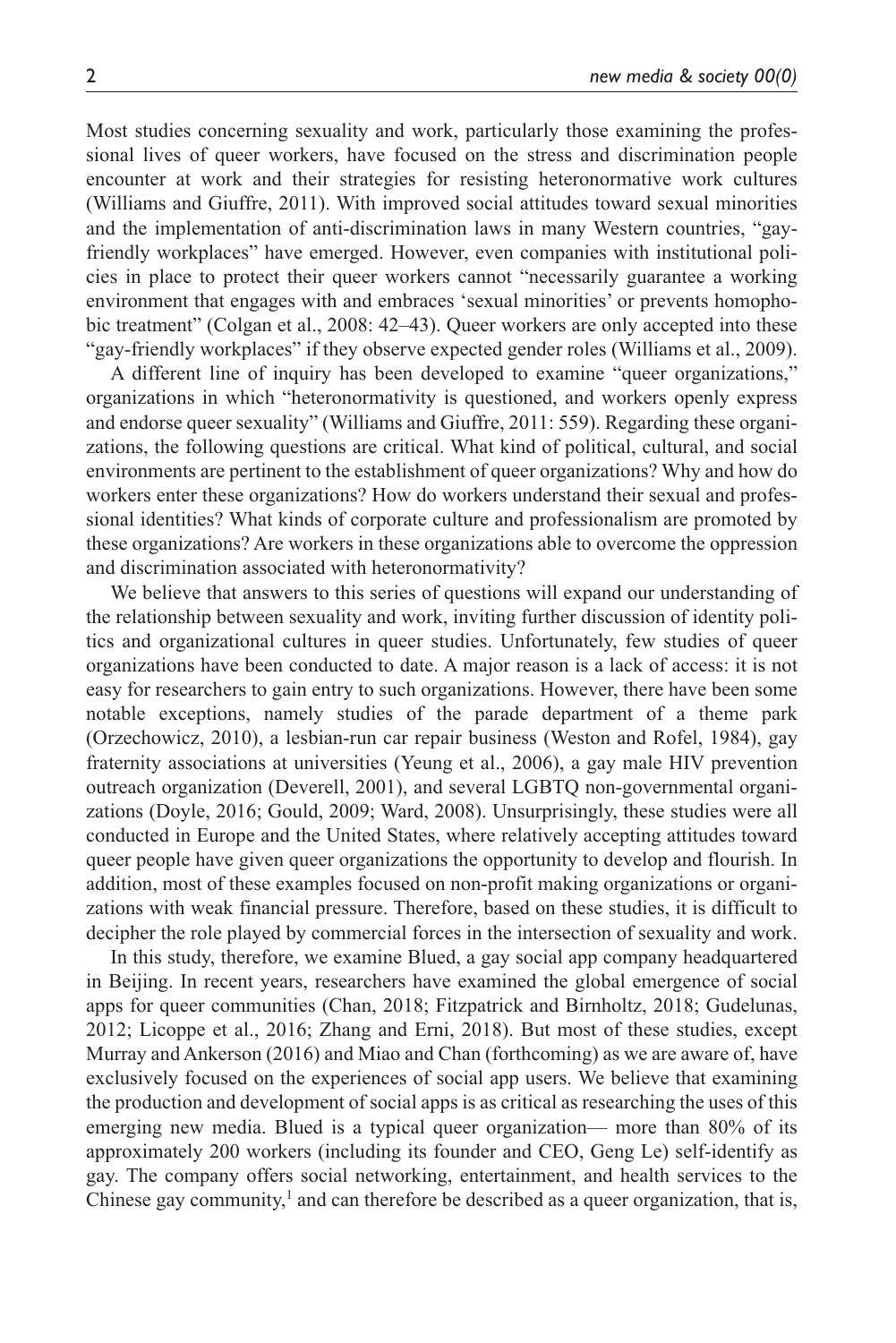"by gay, for gay, and about gay." While Blued is often described as the Chinese Grindr, the app has already become the world's largest gay social app, serving more than 40 million users in 190 countries (Blued, 2018).

For at least two reasons, we believe that the case of Blued provides unique insights for scholarship on sexuality and work. First, Blued represents a paradoxical example. The app operates in a country known for its conservativism regarding the rights of queer people and censorship of queer-related content at state-sponsored events and by statesponsored media, but it also received public recognition from Li Keqiang, the then-vice premier of China, for its efforts to promote safer sex between men (Miao and Chan, forthcoming). Second, unlike most prior studies, which have focused on non-commercial queer organizations, research on Blued reveals the influence of capital and the market on the relationship between sexuality and work. Blued is a start-up company that has gone through several successful rounds of fundraising in the local capital market since 2013 and plans to go listed in the US stock market in 2020 (Tse et al., 2019). Therefore, this study looks into the contestation between sexuality and professionalism in the context of a commercial organization, filling a gap left by prior studies.

Blued is the first queer commercial organization in China. It has no blueprint to follow. No one knows how to run a queer media company in China, and no one can guide its workers on how they should behave. Therefore, we take a constructivist perspective, examining the dynamics of and relationships between sexuality, work, and professionalism in the company. Based on a 10-month corporate ethnography, numerous field interviews with workers, and post-fieldwork follow-ups with selected workers, we identify three core themes. First, when a gay man joins the company, an identity politics that struggles to integrate sexuality with professionalism emerges. This identity politics becomes the basis for workers to claim legitimacy at work. Second, the company uses the discourse of professionalism to discipline and motivate workers. This discourse also drives sexuality and work apart. Third, workers' understanding of professionalism departs from that articulated by the company. Their understanding is related to how they view skills, knowledge, and work experience, as well as the larger socio-political context in which Blued operates. In the following, we first review the literature related to sex, work, and professionalism, tracing how sex and work have been separated, integrated, and reinforced each other. Then, we explain our ethnographic method and analytical procedure. Next, we detail our three main research findings. The concluding section shows how the distinction between queerness and respectability is reconfigured in the case of Blued.

### **Sexuality, work, and professionalism**

This study is based on scholarship on sexuality, work, and professionalism. In a traditional organizational context, one's sexual identity is completely separated from one's professional identity (Rumens and Kerfoot, 2009). The former is defined as a private and emotional matter, while the latter is considered public and rational. Weston and Rofel (1984) argued that this private–public division or opposition is a dominant feature of US culture. As a distinct feature of modern society, this private–public dichotomy dates back to the rise of industrialization (Engels, 1902). Acker (1990) pointed out that throughout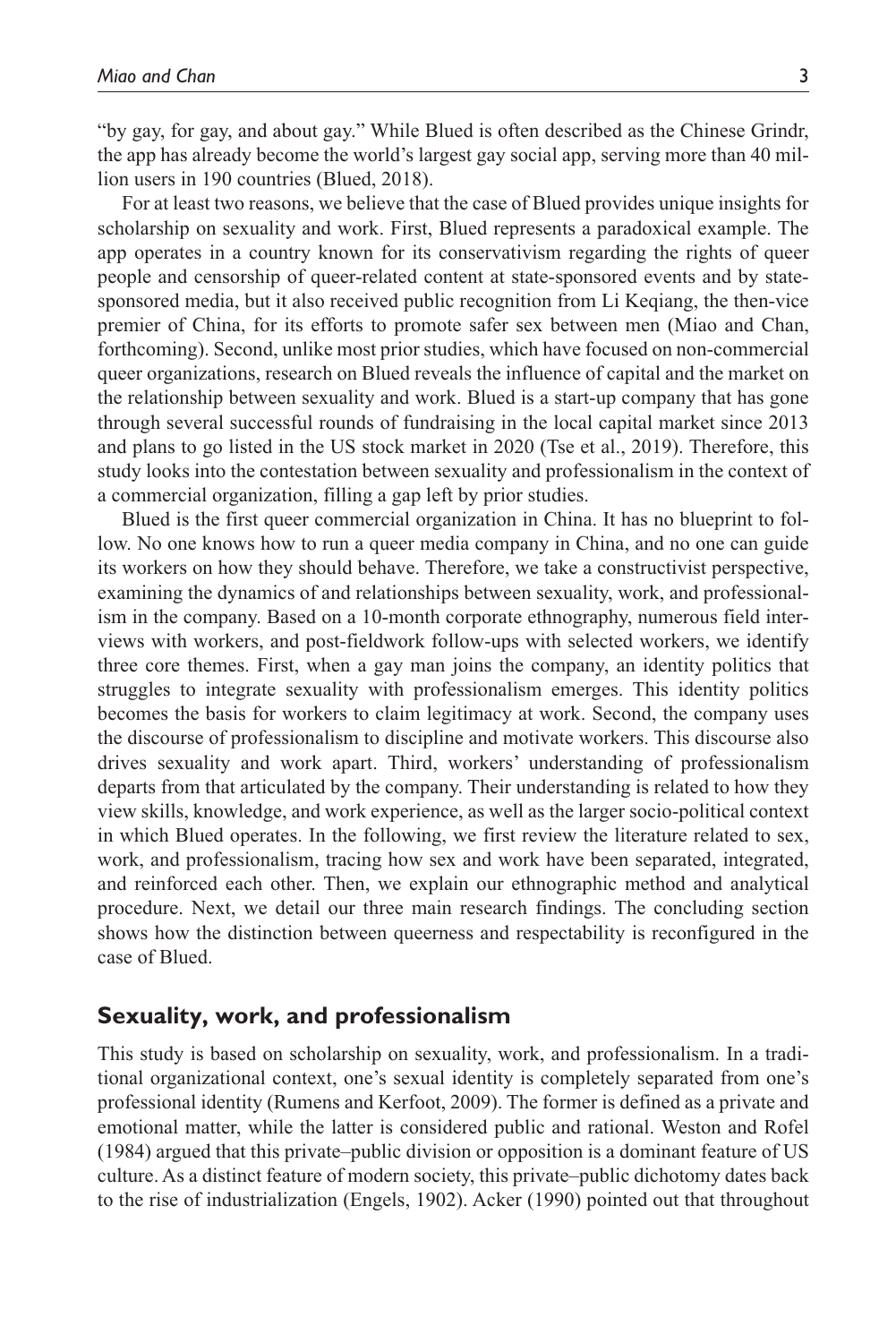history, organizations have sought to establish themselves as rational and well-planned institutions by eliminating sexuality from the workplace. Weber (1946) suggested that "bureaucracy develops the more perfectly . . . the more completely it succeeds in eliminating from official business love, hatred, and all purely personal, irrational, and emotional elements" (p. 216). Accordingly, the individual marker of queer identity, which was once considered abnormal, illegal, and a sign of mental illness, must be removed from the workplace. This is why early research on queerness and organizations focused on the discrimination faced by queer workers, who violate the separation principle.

Every binary opposition is based on a powerful social norm, which is itself constantly reinforced by the polarization of the opposition. The opposition of public and private can be regarded as a product of capitalism, which celebrates professionalism efficiency that excludes individual characteristics and considerations. Society not only promotes the separation of private and public but also handsomely rewards those who can suppress or sacrifice their individual needs for their work. For example, a comedian whose family member has recently passed away is still expected to suppress their sadness and deliver joy to their audience in a professional manner. As Woods and Lucas (1993) pointed out, professional discourse is a disciplinary force that glorifies rational individuals who can set private matters aside from their work. Accordingly, the authors found that queer professionals believed that disclosing their sexual identity to colleagues would be "unprofessional."

Williams and Giuffre (2011) noted that early studies examining the lives of sexual minorities in the workplace mostly fell under the paradigm of sociology of deviance. However, they added, some researchers have recognized that sexuality is a fundamental attribute of humans and, by extension, work; therefore, sexuality should not be set in opposition to professionalism. A different research paradigm—sexuality in organizations —has generated research treating sexuality and professionalism as complementary and integrated. One line of research has looked at sexualized work or gendered work. Hochschild's (1983) influential study showed that the emotion, sex appeal, and appearance of female flight attendants are part of what they sell to their clients. These workers also use their appearance and sex appeal for career advancement. Chan's (2019) recent study on the Chinese banking industry showed how female bankers perform masculinity to their male supervisors and clients and retain femininity as a tactic to counteract tension at work. The integration of sexuality with work is not confined to women. Gutek (1989) argued that men utilized their sexuality in workplaces more often than women did, such as by telling sex-related jokes and sexually harassing colleagues.

While research examining the inter-relationship between sex, work, and professionalism among queer workers has been relatively scant, several studies deserve attention. For example, based on interviews with gay workers from a UK National Health Service trust, Rumens and Kerfoot (2009) explored the various ways in which workers articulated their professionalism. They found that although the workplace was gay-friendly, workers still experienced tension between their sexual identity and their professional identity that led them to suppress any expression of their homosexuality at work. The authors wrote that even within a gay-friendly workplace, "dominant ideas about what it is to be professional are premised on the belief that professionalism and sexuality are mutually exclusive" (p. 776).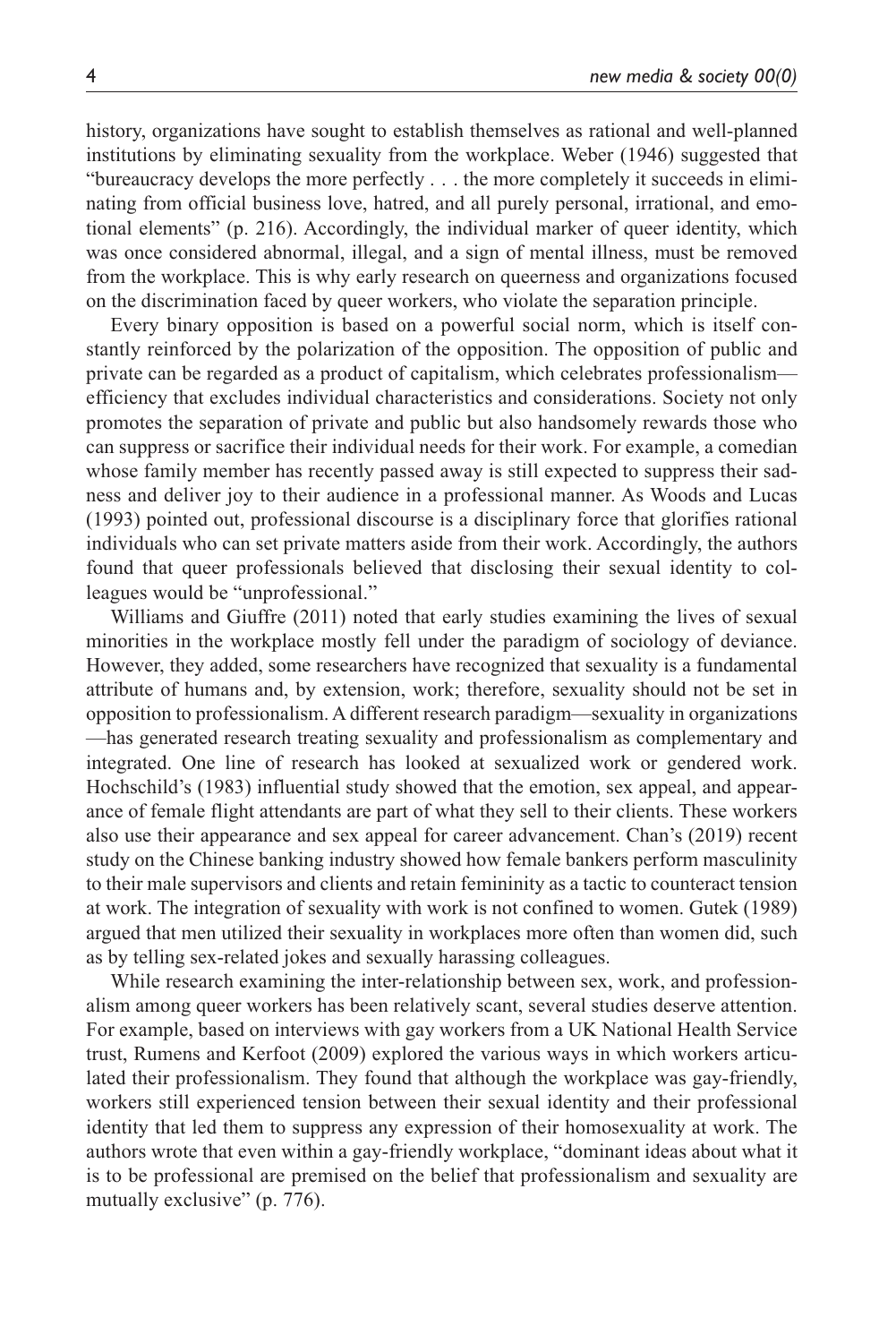Tindall and Waters (2012) studied how gay workers in the public relations field perceived their sexual identity and professional identity. Their informants regarded themselves as valuable to their agencies because they were often seen as "cool," creative, and fashionable due to their sexual orientation. One of their informants said, "That's maybe a gift of being a minority . . . you may have a different perspective on a lot of things because you live in a different place" (p. 458). Relatedly, Sender (2004) made a similar observation. She found that gay advertising professionals were able to use their insider knowledge to imagine their target market. In these cases, diverging from the sociology of deviance paradigm, sexuality was regarded not as antithetical to professionalism but as a constructive element of it.

The emphasis of research on queer organizations has shifted from queer workers in heterosexual organizations to queer workers in queer organizations. The queer organizations studied in existing research have often been non-commercial entities (e.g. Gould, 2009; Ward, 2008) or small businesses (e.g. Weston and Rofel, 1984). Deverell's (2001) study of an HIV prevention outreach service is particularly relevant to our case. Deverell found that some workers had been hired because their sexual orientation had given them knowledge of the community they would serve. Therefore, sexuality was a major marker of their professional identity. Gay workers in this category neither encountered discrimination due to their sexuality nor were forced to hide their sexuality at work; instead, they actively used sexuality to build up their professional identity.

Putting Blued—a non-Western, highly commercialized organization—in conversation with the literature discussed above, we ask the following questions. Why and how do workers enter Blued? What kind of professionalism does Blued cultivate? How do queer Blued workers perceive the relationship between their sexuality and their professionalism?

### **Method and data**

The data used in this article were obtained from three complementary sources: a 10-month ethnographic study at Blued, 32 field interviews with Blued workers, and post-fieldwork follow-ups with 11 selected workers. This in-depth engagement with the company allowed us to gain insights from the position of an "insider."

Specifically, our first author contacted Blued for the first time in 2016. When conducting ethnographic research, the first step is to gain access (Hammersley and Atkinson, 2007). Researchers must negotiate access with the gatekeeper of the field site and establish relationships and trust with people from the site. At first, the company was not interested in the research project. In 2017, our first author volunteered to coordinate Blued's activities at New York's Pride event. After the event, he gained the trust of Geng Le, the company's founder and CEO, who granted him permission to conduct fieldwork in the headquarters. From October 2017 to July 2018, our first author worked for five days per week at the company, like its other employees. His identity as a researcher was known to all. Being an on-site ethnographer gave him firsthand insights into the company's practices and policies. Furthermore, our first author also practiced what Geertz (1998) called "deep hanging out" with Blued workers. That is, not only did he interact with the workers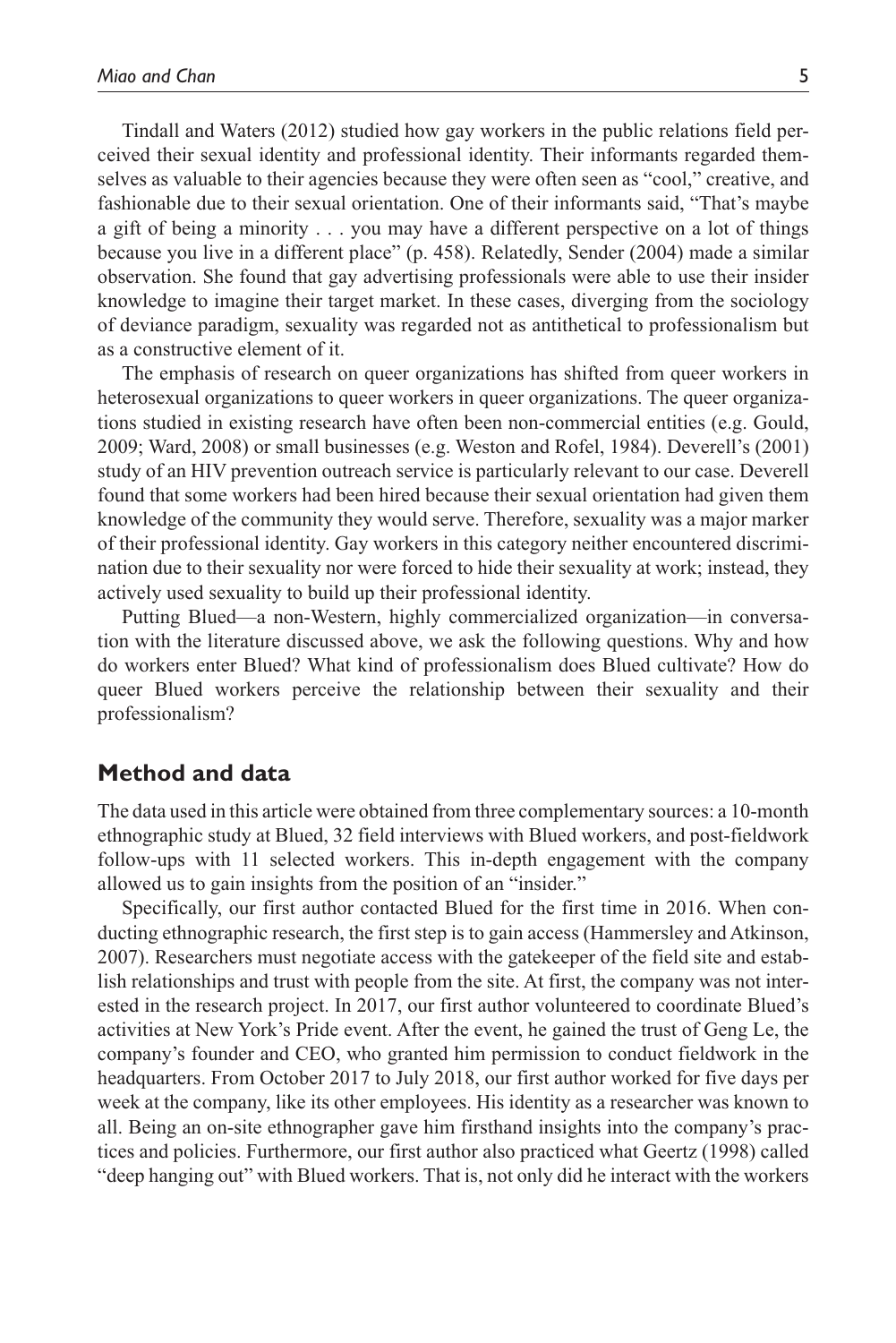on work-related issues, but he also befriended with them on an informal level, joining parties and gatherings organized by the company and workers themselves.

Second, during the fieldwork, our first author conducted ethnographic interviews (Lindlof and Taylor, 2011) with 32 workers. He noted that the workers were willing to openly discuss their views on sex, work, and professionalism with him, perhaps because he was older than most of them, was highly educated (with a PhD), and used to work in human resources management. These workers were aged between 22 and 40 (with 27 as the average age). They worked in various departments: management, IT support, reproductive health, marketing, public relations, business development, human resources, customer services, and so on.

Their educational backgrounds varied: some had doctoral degrees, some had obtained master's degrees overseas, some had graduated from bachelor's degrees at renowned Chinese universities, and some had only high school diplomas. Before joining Blued, some had worked in government bodies, leading technology companies, or financial institutions; others were nurses, teachers, cooks, or sales personnel. Their tenure at Blued also varied significantly, ranging from 1month to 7 years. Some left Blued during the fieldwork, but a few subsequently rejoined the company.

These field interviews were not pre-arranged; they were conducted organically at the field site. Lindlof and Taylor (2011) explained that "a casual exchange of remarks, or a lull in the action, signals that the moment is right to ask a 'research' question" (p. 176). For example, when our first author and a worker from the business development department were waiting for a client, they started talking about their former job experience. The worker told our first author that he used to be a translator. Surprised that the worker had switched from translation to business development, our first author asked him why he had joined Blued, how he perceived his sexual identity and professional identity, and how he viewed his career prospects.

Third, our first author followed up with 11 of his informants after concluding his fieldwork in July 2018. He kept up to date with their WeChat posts and periodically hung out with them. Every few months, they met up as "old friends," having meals, singing karaoke, shopping, and watching movies. These post-fieldwork follow-ups allowed us to collect more comprehensive and processual data. McFadden (2015) pointed out that longitudinal methods have never been applied in research on queer workers and organizations, although such an approach is critical to the understanding of career and identity development, which is a longitudinal process. By following up with the workers, we were able to trace their mobility. For example, we were able to determine whether they continued working for Blued, the reasons why they stayed or left, and how their experience at Blued continued to shape their sexual identity.

Our research team repeatedly reviewed the memos created during the fieldwork and transcripts of the interviews. Some of the data on Blued's operation obtained during this research have been reported elsewhere. In this article, we focus on data that hinted at or mentioned the delicate relationship between the workers' sexuality and the way they perceived their work. We conducted a two-cycle coding process (Miles et al., 2014). We performed the first cycle coding for each relevant paragraph. In the process, we continuously compared new codes and existing codes, and occasionally adjusted some of our previous codes. In the second cycle coding, we grouped the codes from the first cycle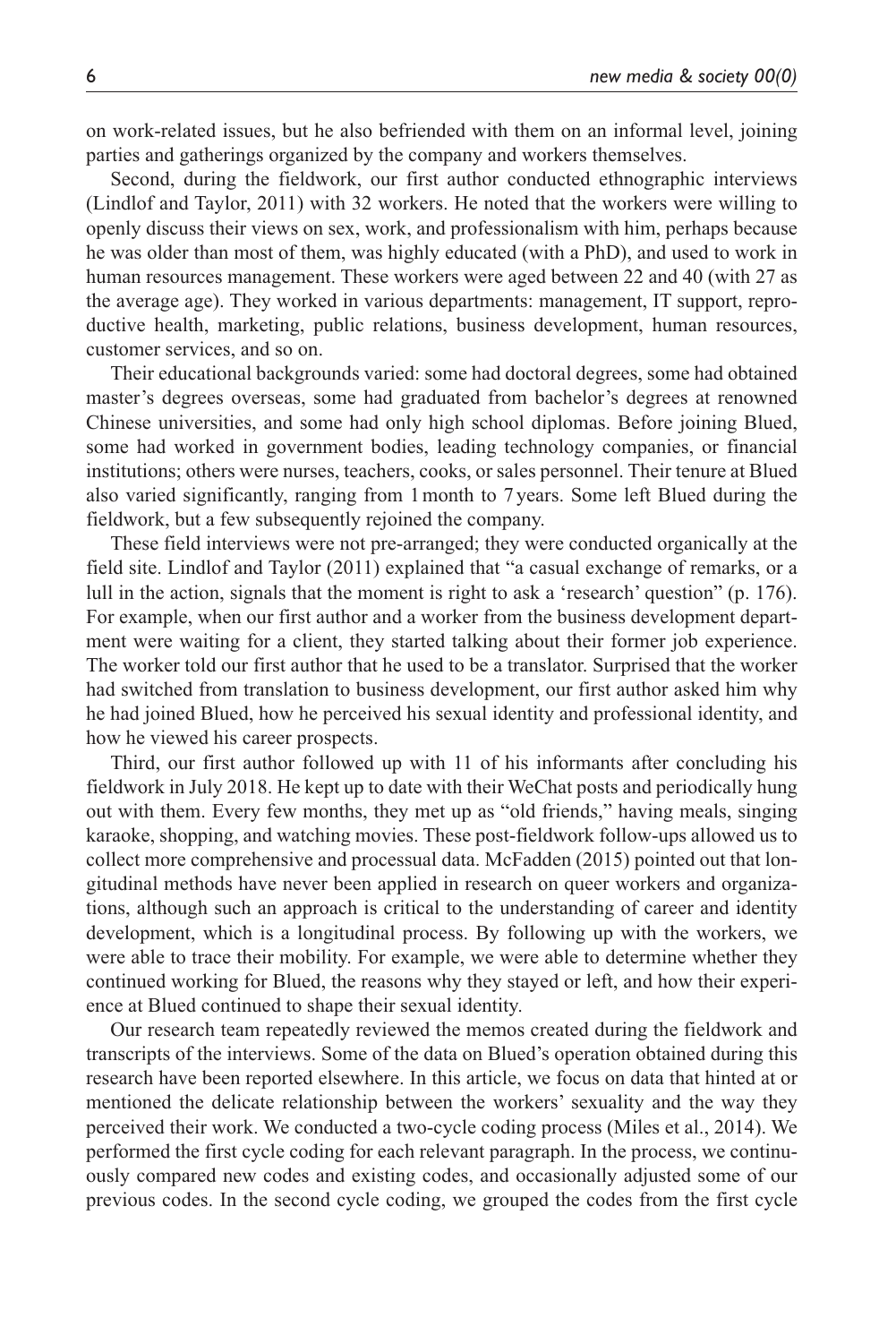according to their common themes. We identified three themes, which are reported in detail below. We then re-coded the data set based on the second cycle codes.

We translated all of the Chinese materials into English. To protect our informants' identity, pseudonyms were used.

# **"I am gay, so I am a professional worker": reconciling sexual identity and professional identity**

Kevin was 24 years old. He had started working after high school, taking the roles of restaurant server, hair salon assistant, and sales assistant in a clothing store. To him, all of these jobs were solely to make a living. In 2016, he was hired by Blued as a content moderator responsible for checking whether the profiles of Blued users contained any pornographic or illegal information. Although this was a very tedious and repetitive job, Kevin was happy:

Since I was 12, I have known that I am gay. At school or at work, I have always felt I am different from others. I was too afraid to tell others [about my sexuality], so my life was tough. After I moved here, my colleagues around were [gay], so I didn't have to be worried.

Many other Blued workers shared Kevin's experience of hiding their sexuality in their previous heteronormative workplaces. To them, Blued stood for freedom, authenticity, and liberation. Even more importantly, they said that being gay is an asset at Blued. Kevin said, "In the past, [being gay] was an obstacle. I had never imagined that [being gay] would become an advantage at work. Gay workers definitely know more about gay users than straight workers do."

Many of our informants told us that most of the pressure they had experienced in heteronormative workplaces was not direct, serious discrimination based on their sexuality but pressure and awkwardness from everyday interactions with colleagues, especially having conversations related to marriage and child-rearing—issues that may be less widely applicable to queer workers than to straight workers (Rumens, 2011). For example, Alex described the following experience:

Whenever my colleagues [in my old company] and I talked about my "girlfriend," I had to come up with a story. Then, the next time we chatted, they would ask for details. There were several occasions I forgot what lies I had told earlier. It was mentally draining.

Queer workers who choose not to discuss their personal lives with their colleagues may feel alienated in the workplace (Barak, 2005). Therefore, it was no surprise that our informants described their transition into Blued as "liberating." Workers like David were even willing to sacrifice the higher salaries they had received in their previous workplaces to move to Blued, where they felt "more comfortable."

Our literature review shows that in the past, workers were expected to keep their private lives separate from their public identity as workers. At Blued, however, this private– public division was permeable. We found that some Blued workers had integrated their sexual identity into their professional identity. Kevin asked, "Why can't I be gay and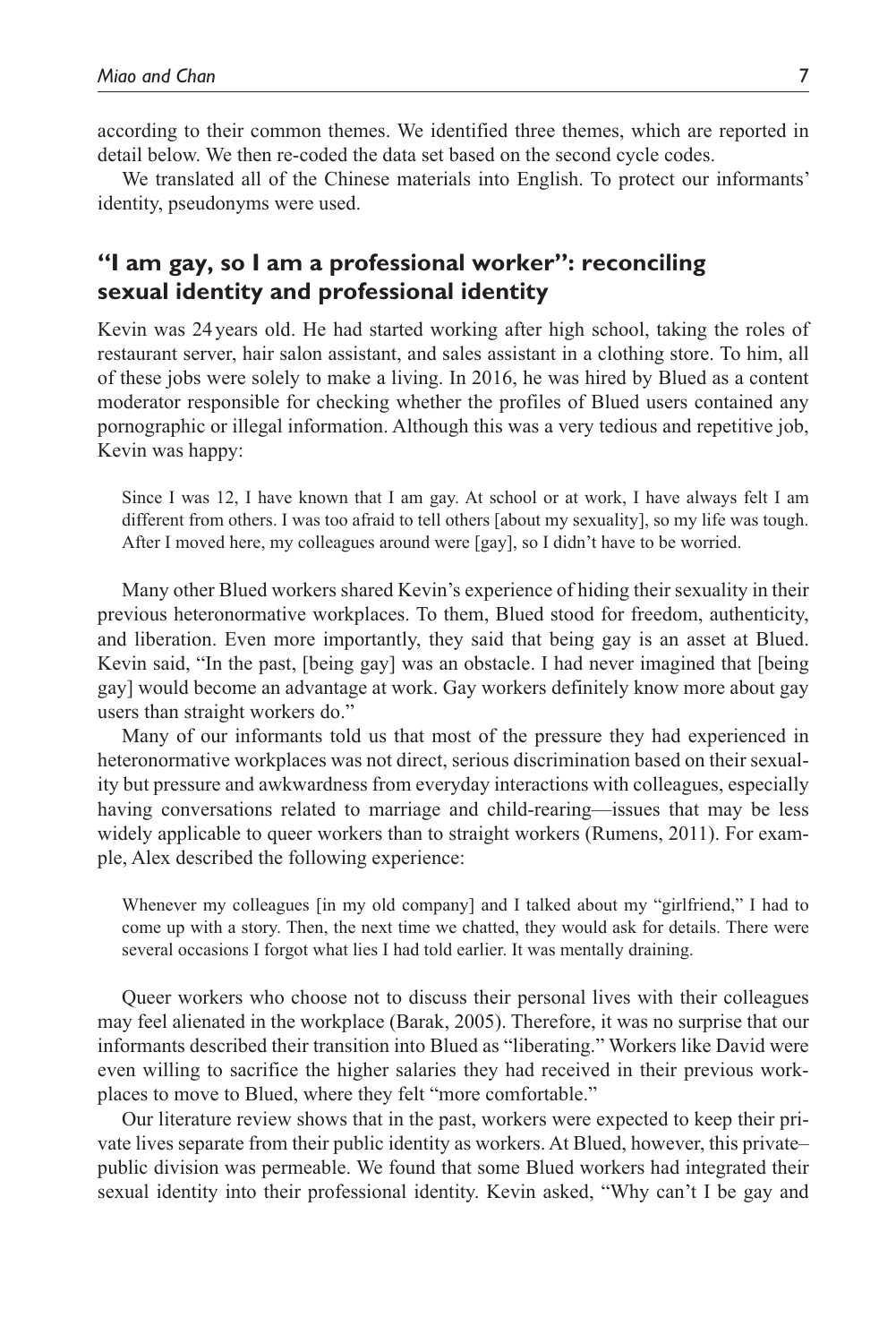professional at the same time? My job is to serve the gay community. The gayer I am, the more I understand my clients, the more capable and professional I am for this position." Here, Kevin described a renewed sexual politics in which professional legitimacy is built upon the association between one's sexuality and responsibilities at work. The private– public dichotomy thus collapses in the sense that personal qualities from the private sphere—here, sexual identity—are transformed into essential components of the public sphere at work.

The connection between sexuality and work was not only articulated in the workers' narratives but constructed and reinforced through the various interactions between the company and its workers. This dynamic started at the recruitment stage. Due to his previous work experience, our first author was invited to sit on the interview panel. Usually, after a formal self-introduction, the panel chair asked each candidate to specify their sexual orientation. When our first author encountered this for the first time, he was shocked by this apparent intrusion on candidates' privacy. However, the panel chair said, "If they are gay, they should admit it openly. How can I trust them to be a good worker if they cannot admit their identity?" The phrase "they should admit it openly" takes it for granted that a gay man will come to a stage where he no longer struggles with his sexuality and accepts it as it is. While researchers such as Kaufman and Johnson (2004) have critiqued this stage model of identity, being able to embrace one's sexual identity and identify with the gay community is perceived as a basis for professionalism at Blued. Similar to the HIV prevention outreach service workers studied by Deverell (2001), some of the Blued workers involved in our study believed that they had been hired because of their sexuality. Philip said, "I joined because this is a gay company; they probably hired me because I am gay."

Moreover, as a queer organization, Blued has infused its corporate culture with queer elements. These include rainbow flags everywhere in the company, gender-neutral washrooms, and gay-related jokes between workers and managers during meetings and everyday conversations. This infusion at the level of everyday work continuously reinforces workers' sexual identity, similar to Orzechowicz's (2010) observation that queer workers in the parade department of a theme park often challenged heteronormative masculinity backstage.

Our findings suggested that at Blued, the reconciliation of sexuality—homosexuality, to be specific—and work is also carried out by excluding heterosexuality. Blued, as a gay social app company, is involved in the production and management of desire, affect, and social networking in the gay community (Wang, 2019). As the gay community is unique in its subculture, language, and norms, an understanding of gay users and the gay community is crucial to Blued's operation. We observed that some heterosexual workers at Blued were not familiar with gay culture, which was frequently used as a strategy by gay workers to strengthen their professional status. In a meeting on interface re-design, for example, a heterosexual male worker suggested moving the information on "top/bottom"2 to a less prominent location, and was immediately ridiculed by his gay colleagues: "Don't you know that this is the most important information for gay socializing? We can ignore photos, distance, and even age, height, and weight, but we must know if the other is top or bottom!" The connection between their gay identity and professional identity was the site at which Blued's gay workers derived their legitimacy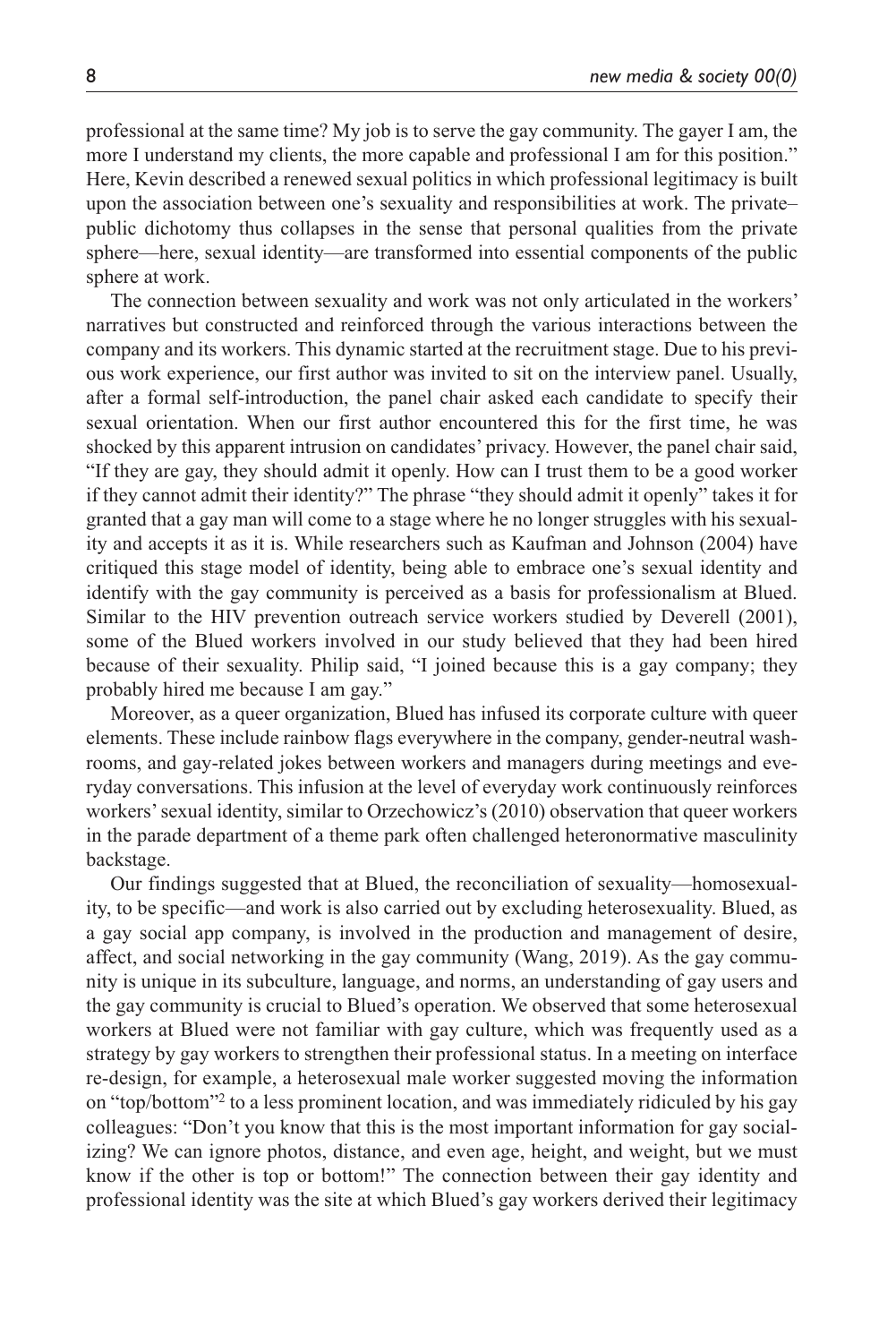at work. In highlighting the commensurability of these two identities, the gay workers excluded heterosexuality from professionalism.

In short, our study provides evidence of the collapse of the division between private and public, or between sexuality and work. First, workers at Blued felt liberated because they no longer had to hide their sexual orientation from their colleagues. For the first time, they were in the majority in the workplace. Second, the company itself has incorporated sexual identity into its corporate culture, including recruitment procedures and everyday working lives. Third, gay workers at Blued have actively rejected heterosexuality as a legitimate basis for professionalism. Nonetheless, the collapse of this division is not total, as it is continuously re-established by other corporate practices, which we turn to next.

# **"We are a professional company" and "we are a family": the rhetoric of professionalism at Blued**

During the company's annual general meeting in 2017, Geng Le became angry because he felt that the organization of the meeting was insufficiently professional:

I am particularly angry because the purpose of this annual general meeting is not only to get all of you to come and eat. If that had been the case, I'd have paid everyone 200 yuan. The purpose of our annual meeting is more about showing the outside world how aspiring and respectful [the company] is. And how can you accomplish this? You need professionalism. For example, a special event is designed with beautiful cakes; then a professional photographer shoots the cakes, along with beautiful flowers and smiles all round; finally, professional public relations personnel upload these exquisite photographs with moving captions to Weibo. We must at least make everyone [outside] think we are professional.

In the last section, we discuss how a strong connection between sexuality and work has been forged by workers themselves and how sexual identity has become a basis for professionalism at Blued. However, due to Blued's commercial nature, in contrast with LGBTQ activist groups or non-profit-making organizations, the logic of capital plays a critical role in shaping professionalization at the company.

Blued's history can be traced back to 2000, when Geng Le first published a personal blog that he ran in his free time. The blog later became an online forum called *danlan. org.* During this phase, the company consisted of only a dozen people, who lived together in an apartment in a suburban area of Beijing. The workers took turns to cook for each other. "It was like a family," Harry recalled. In the eyes of senior workers, during the company's early phase, workers came together because of their shared sexual identity; discussions about exploring new financial and human resources focused on survival rather than professionalization.

In 2012, Blued was launched as a mobile app. It quickly became the most popular dating and social app for the Chinese gay community. According to its official website, the app received its first round of funding from an angel investor, amounting to CNY3 million, less than a year after its founding. As of February 2018, Blued had successfully completed seven rounds of fundraising and was serving 40 million users worldwide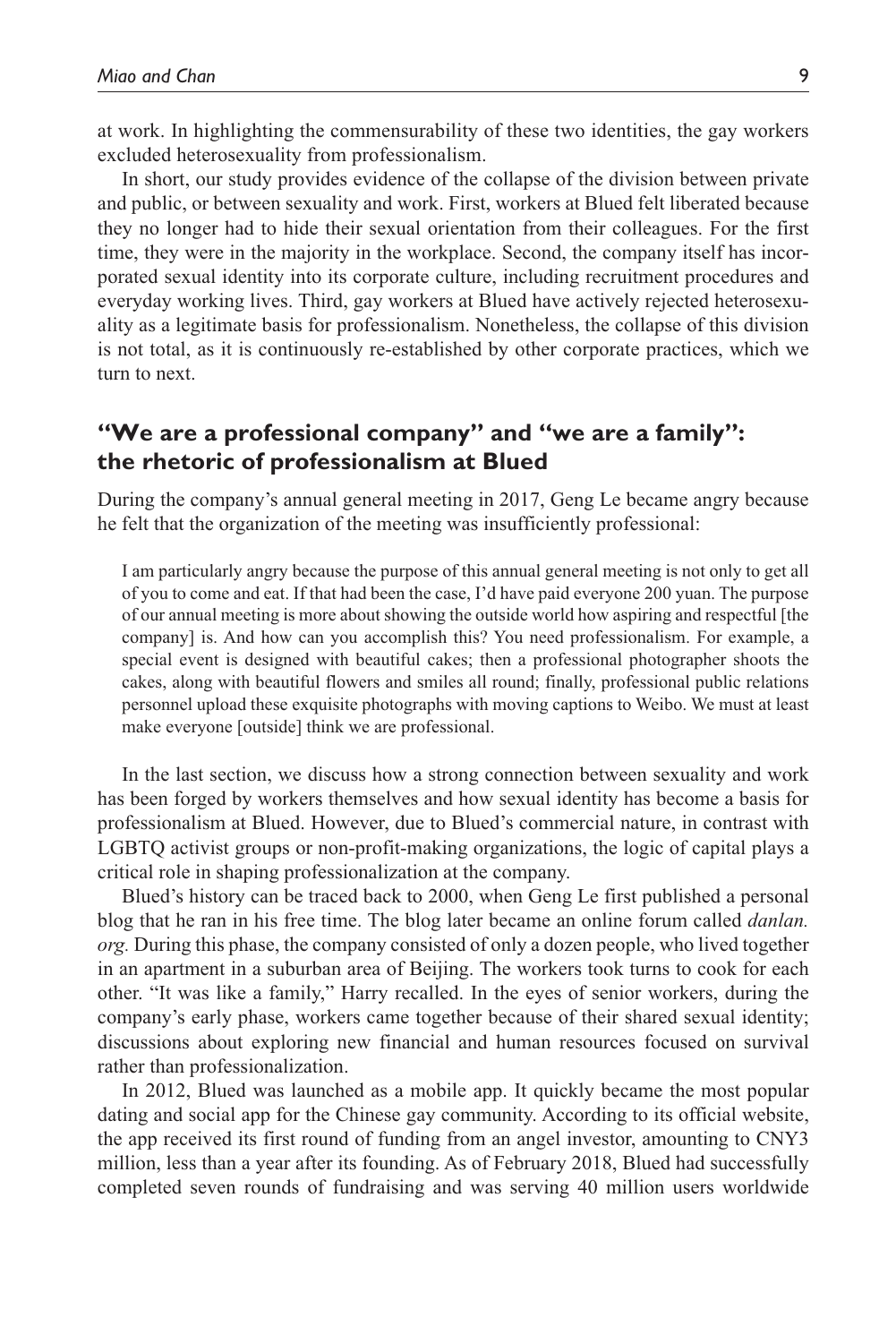(Blued, 2018). Realizing commercial goals—attracting as many users as possible, developing a sustainable business model, demonstrating its profitability to its investors, and ultimately going public—has required Blued to undergo professionalization at the corporate level.

To be recognized as a professional corporation, Blued must follow the set of rules and expectations of the "field." According to Bourdieu and Wacquant (1992), each field has its own set of practices and rules. Actors, occupying different positions in the field, strategize to compete for and exchange various kinds of resources. As going public is Blued's current goal, it is subject to the rules and expectations of the corporate world.

The corporate professionalization of Blued entails both external positioning and internal governance. Externally, Blued positions itself as a "leading live streaming interactive application and health education platform" (Blued, 2018), downplaying its relationship with the gay community and sexuality. This practice corresponds to the traditional view that sexuality should be kept separate from the workplace. Ian, a senior manager, emphasized that Blued is a professional organization:

Many people have misunderstandings about our company, thinking that it is just a group of gay men working together. What we try to highlight to the public is that Blued is a professional company and that we are the world's largest queer social app in terms of users.

As well as distancing itself from sexuality, Blued is moving closer to other technology companies. First, as recommended by an investor, Blued moved its headquarters from its original suburban location to the city center, where other technology companies are located. Location is important because it gives investors confidence that the company is eager to develop. In addition, on its website, Blued highlights that its senior staff members have worked at renowned technology companies such as Baidu and Sina, suggesting that Blued is on par with these leading companies.

Regarding internal governance, we noted that Blued follows the practices of renowned technology companies. On the first day of work, the first author was asked to install a check-in app to record his attendance. Joseph from the human resources department explained that the company does this "because other leading companies are doing so. As a professional company, this is just a basic setup." Workers are also subject to annual performance appraisal based on an industry-wide system.

Besides the implementation of industry-wide governing practices, CEO Geng Le articulates his view of professionalism verbally. At each of the company's monthly meetings, Geng Le gives a speech re-iterating the vision and values of the company. In the speeches our first author heard during the fieldwork, the following three key motifs were repeated and strategically combined to construct the kind of professionalism Blued wants:

1. *We are a family*. Although Blued is no longer run from an apartment in suburban Beijing in which workers cook for each other, it still maintains a close link with the gay community. Through the rhetoric of "We are a family" and "We are part of the community," the boundaries between the individual, community, and company are erased, transforming workers' individual pursuit of gay identity and their recognition of the gay community into loyalty to the company.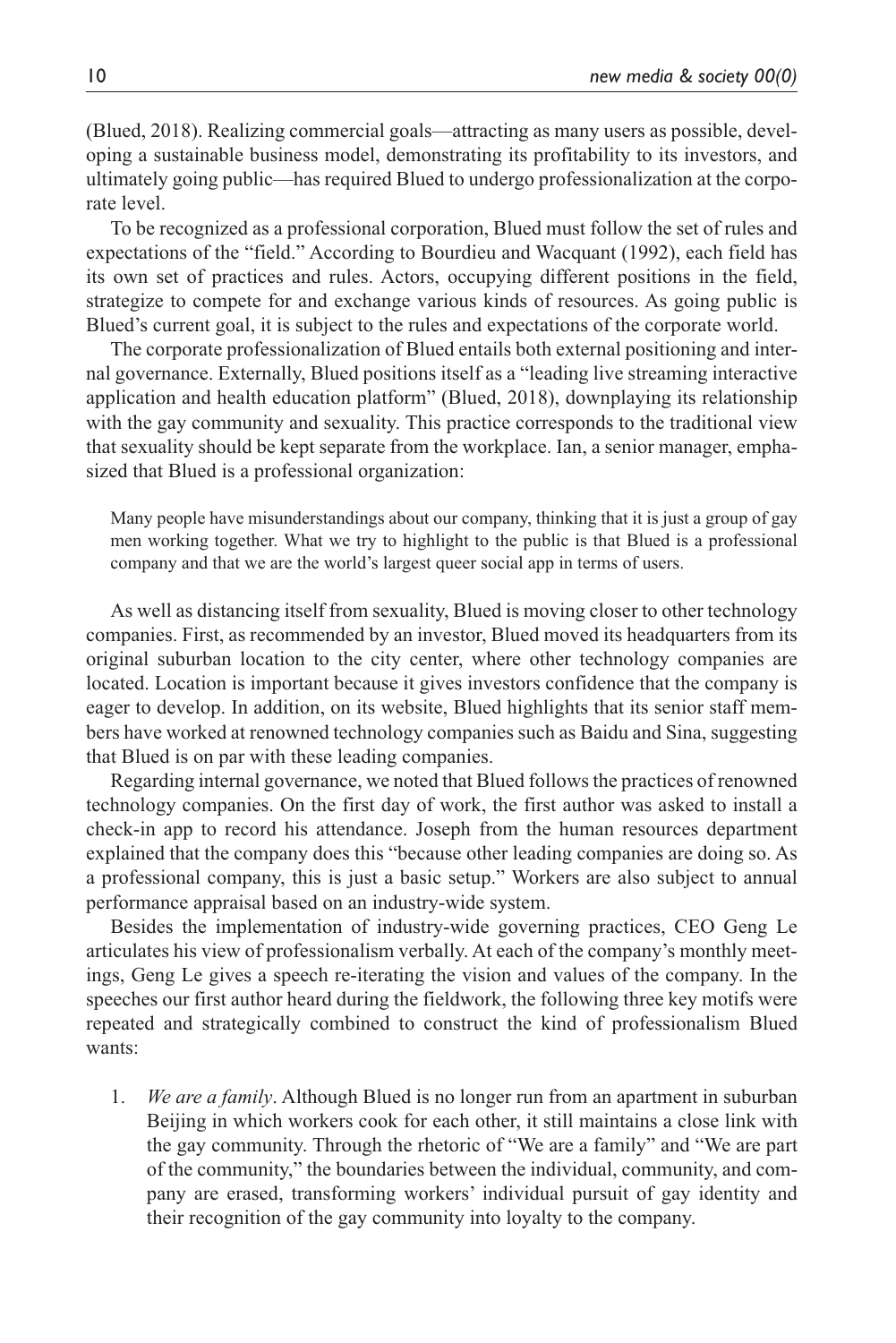- 2. *Our journey has never been easy*. At these monthly meetings, Geng Le's goal is to encourage his workers, create a consensus, and mobilize everyone to work harder. As most workers have experienced different levels of pressure working in heteronormative workplaces and living in a conservative country, this tragic narrative is extremely effective in creating resonance, thus binding workers to the company affectively.
- 3. *We must cherish the present and work hard for the future*. While the tragic narrative calls on memory, this rhetoric brings workers into the present and suggests actions that they should take now. To gain respect from society, each worker must strive to excel in their job—to be a professional. We found that many of our informants deeply identified with this narrative because they desired to be accepted by society.

Geng Le's tripartite rhetoric shows how the company generates a consensus among its workers to ensure their professionalism based on what they have experienced in the past and desire for the future. Orzechowicz (2010) urged researchers to "critically explore the ways in which work organizations capitalize on local, worker-produced cultures to garner worker consent, extract additional labor, or serve a specific group of consumers" (p. 249). We show that Blued makes use of workers' shared memory and collective hope, re-packaging professionalism as the rhetoric of "We are a family; let's work harder together." This aspect of internal governance transgresses the boundary between the private and the public, or in other words, converts affect from workers' personal lives into motivation in their work lives. Paradoxically, Blued's external positioning efforts—setting it apart from sexuality and moving it closer to other technology companies—reinforce this boundary.

# **"Working here is like a dream coming true, but the time to wake up will come": pragmatism of workers**

Unlike Kevin, who began working after high school, Peter completed a degree in journalism at a highly reputed university. Upon graduation, he took a position at a Partybased newspaper. He quit on his first day of work: "I am gay, but that place is too repressive." He then joined the public relations department of Blued, where he was responsible for managing its corporate image. For personal reasons, he left Blued for a short time and then rejoined. A couple of years later, he became the most senior staff member in the department, believing that he would be given the role of head of the department, which had been vacant for a while. However, the company hired someone younger than Peter to fill the role. In Peter's eyes, this person was chosen because he had worked at a famous public relations agency. "I was so silly. I should not have come [to Blued] in the first place. I should have gone to a big or famous company. That would have benefited my career development." In August 2019, when our first author contacted Peter again, he had left Blued for good and said that he was certain not to return.

To Peter, being professional meant having experience of working in major companies in the field. What about the other workers? What did they think about professionalism? During a team lunch, our first author asked the following question. "Who do you think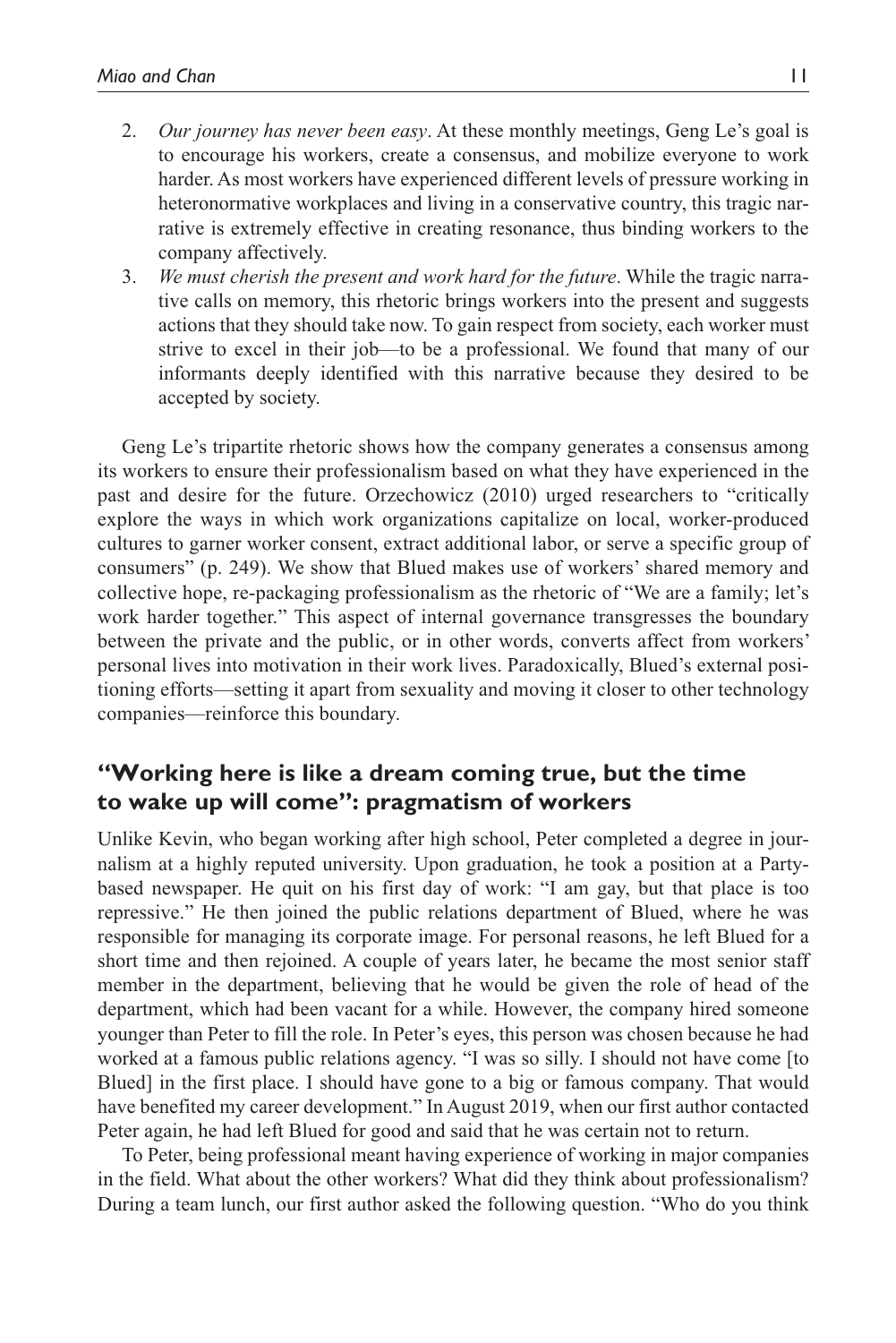are professional workers at Blued?" Everyone was very interested in this question, and the discussion lasted for about an hour. There was a consensus that professionalism was related to knowledge and skills. The workers at the team lunch identified three levels of professional workers at Blued. The most professional departments were technology development, international business development, and reproductive health, followed by marketing, public relations, and commercial collaboration. The least professional departments were operations, customer services, and human resources management. There was a clear pattern: the more specialized the job was, the more professional it was considered. One worker described this pattern as follows:

Professionalism means that there is a certain level of skill required for the job; that is, only you, not others can do the job. If anyone can do it, if you can be replaced at any time, so what professionalism is there?

As mentioned earlier, the workers were proud of being gay at work and saw their sexual identity as a valuable component of their professional identity. Nonetheless, they also recognized the downside of this kind of professionalism. Philip lamented, "All my knowledge and expertise come from my understanding of the gay community. If I leave Blued, where can I go?" In this case, being too specialized in the gay market could prove an obstacle to Philip's professional development in another industry or company.

Philip mentioned future career development. Based on our fieldwork and interviews, a significant concern highlighted by the workers was their individual success. The workers had constructed a kind of professionalism defined by its pragmatic value—whether they would be promoted or should look for a better job opportunity elsewhere. We do not deny that this pragmatism is closely related to the maximization of income, an important theme of capitalism. However, we also note that this pragmatism emerges from China's workplace reality and complex socio-political environment, which we detail below.

Regarding workplace reality, most of the workers had hoped to reconcile their gay identity with their professional identity when they first joined Blued. However, they gradually realized that Blued is a workplace with deadlines and high performance expectations. Furthermore, a new employee makes around CNY6000 per month. However, the average rental cost of an apartment in downtown Beijing, near the company, is around CNY5000 per month, which is too expensive for an average worker. Therefore, several of our informants had to share an apartment in the suburbs, distant from the company. With tremendous work and financial pressure, the joy of the initial celebration of their sexual identity had gradually dissipated. As sexuality became less important to their identity, they had turned to more pragmatic considerations, such as making more money or exploring other job opportunities.

Another factor contributing to the workers' pragmatism was the uncertainty of Chinese politics. As the country is highly conservative, especially under Xi Jinping, every worker we interviewed at Blued was worried about the future of the company. Even Geng Le said, "The government could shut Blued down in the name of safeguarding morality and decency." This worry is not completely ungrounded. Zank, another popular app for gay men, and Tantan, an app mainly for the heterosexual users, were shut down by the government in 2017 and 2019, respectively, due to their pornographic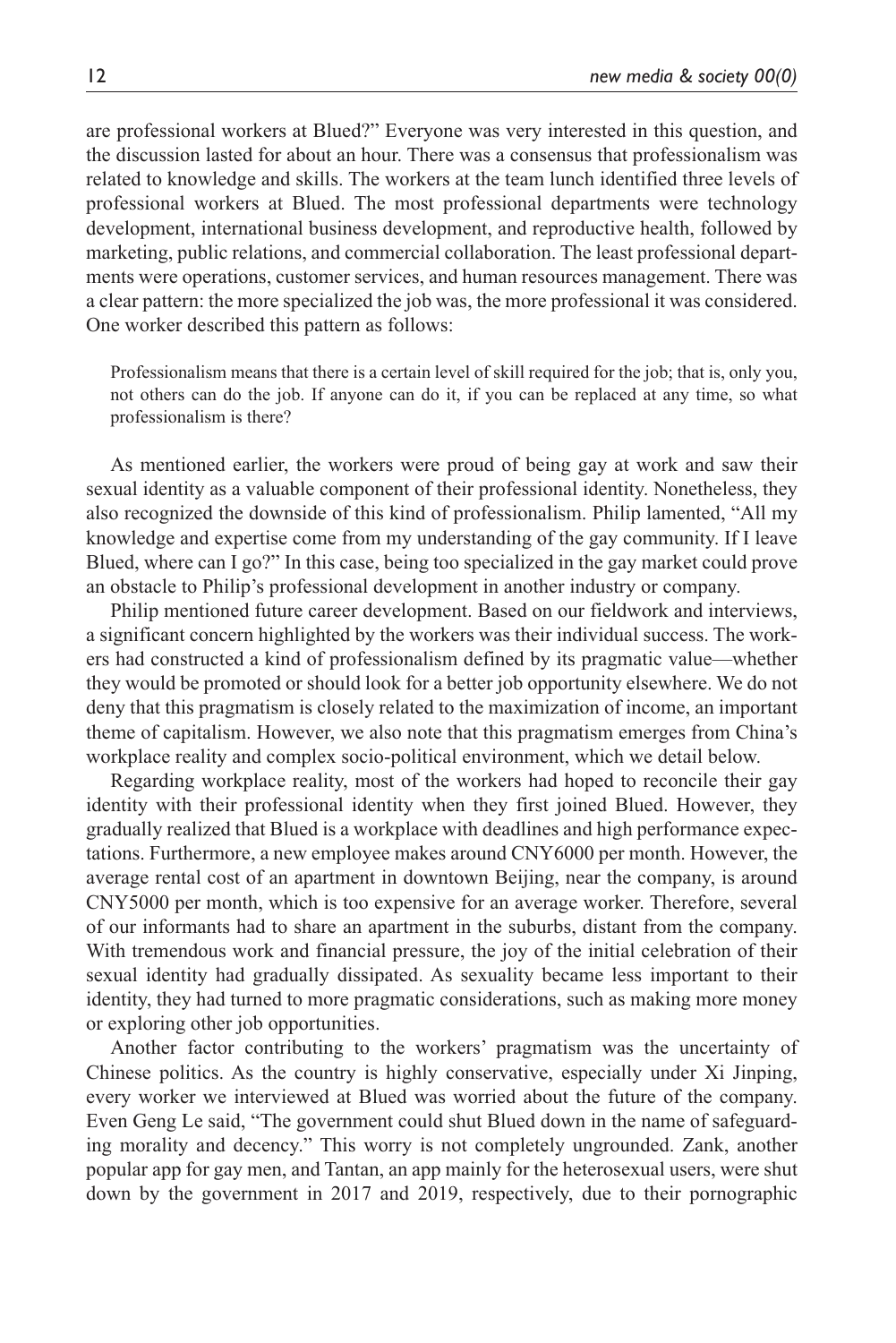content. This unpredictability had pushed the workers, who on average were just 27 years old, to plan the next steps in their careers if they were forced to leave Blued. This consideration had also slowly taken away their joy of living outed lives in the company and pushed them to focus on sharpening their skills.

At a gathering of Blued's workers that included our first author, Samuel said the following:

Working here is like a dream coming true, but the time to wake up will come. You just cannot stay at Blued for life. You must plan for your future. Once you leave Blued door, no one will make a deal with you simply because you are gay. The only reliable asset is your skill.

These remarks succinctly summarize the content of this section. First, working at Blued is a dream for many gay workers, because they can finally be open about their sexuality at work. Second, for various reasons, workers do not consider working at Blued a lifelong plan. Third, they know that they must develop their skills and knowledge to become professionals under a framework of professionalism in a queer organization.

### **Discussion and conclusion**

As mentioned in our literature review, there have been three paradigms in the scholarship on sexuality and work: the sociology of deviance, sexuality in organizations, and queer organizations (Williams and Giuffre, 2011). During the 1970s, when homosexuality began to gradually be de-stigmatized, researchers shifted their focus from theorizing homosexuality as a deviant behavior to exploring the struggle for power and equality (Anteby and Anderson, 2014). Related questions about justice, discrimination, and heteronormativity occupy a prominent position on the scholarly agenda under the paradigm of sexuality in organizations. Studies based on the paradigm of queer organizations, on the other hand, have regarded the organizations under study as "an alternative to both the closet and to homonormativity" (Williams and Giuffre, 2011: 559).<sup>3</sup> Rather than presenting gay men and lesbians as model employees who deserve the same level of respect as their heterosexual counterparts do, researchers working under this paradigm are more interested in discovering sexual diversity and queer desires within an organizational setting (see Orzechowicz, 2010; Rupp and Taylor, 2003). However, "can an organization be both 'queer' and 'respectable'?" (Ward, 2008, cited in Williams and Giuffre, 2011: 560). This is an empirical question. Williams and Giuffre (2011) were pessimistic, arguing that "a respectably queer organization is an unrealized goal, at least in the United States" (p. 560). In his study of the Gay and Lesbian Alliance Against Defamation, Doyle (2016) also concluded that, for sexual minorities to be included in the dominant social institutions, sexual diversity is often sacrificed. Blued, which is "by gay, for gay, and about gay," exemplifies a queer organization in China. What can the case of Blued tell us about the relationship between queerness and respectability?

Based on our fieldwork and interviews at Blued, we report that some workers decided to come to the company because they believed that doing so would enable them to reconcile their private lives as gay men with their public-facing profession. We also show that Geng Le's monthly speeches repeatedly articulate a connection between workers'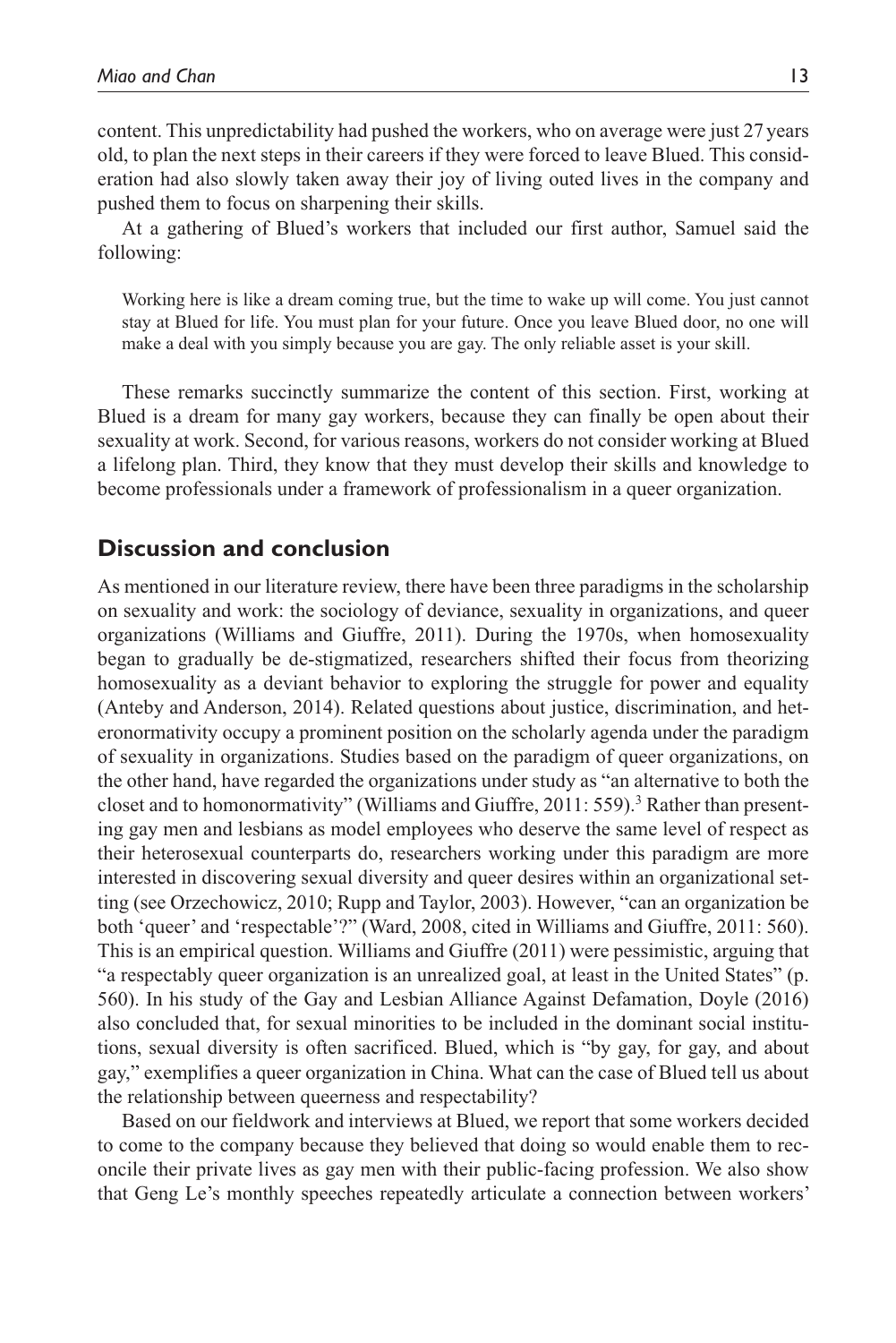sexual identity, their recognition of the gay community, and their commitment to the company, transgressing the boundary between private and public. Our observations are in line with Deverell's (2001). In her study of gay male HIV prevention outreach workers, she pointed out that "these workers have a professional concern defined in terms of sex and sexuality, work in sexual environments with sexually defined target group, and are often employed by their own sexuality" (p. xiii). Therefore, the assumption that queerness and respectability are mutually exclusive is not always valid.

That said, we believe that the boundary between queerness and respectability has not completely collapsed at Blued. This argument may appear to contradict the dual success of the company: political, for its government-recognized efforts to promote safer sex between men, and financial, for smoothly raising millions from the domestic capital market (Miao and Chan, forthcoming). These achievements can be regarded as evidence demonstrating that an organization can be queer and respectable at the same time. Nonetheless, we argue that for each of these achievements, queerness has been reduced to either a health issue or a source of profit. First, Blued's cooperation with the health department to promote safer sex in China is a survival strategy that highlights its pragmatic value and public health contribution to the country (Miao and Chan, forthcoming). In this article, we show that Blued positions itself as a "health education platform." The affective, relational, and cultural aspects of queerness are entirely ignored in this positioning. Second, the company attracts handsome investment because it is tapping into China's emerging "pink economy" (Miao and Chan, forthcoming). While researchers have demonstrated that the image of affluent gay men is a construction by the media and marketing agencies (Henderson, 2013; Sender, 2004), gay men are still imagined and packaged by Blued and its network of investors as a market segment with high disposable income. Therefore, the apparent integration of queerness and respectability is enabled by flattening queerness into elements that can be incorporated into China's existing political and capitalist logics.

Moreover, at the individual level, we reveal that while new Blued employees envision a professional life with a dominant gay identity, they realize sooner or later that they cannot base their future career prospects entirely on their sexual identity. Instead, due to the reality of the workplace and the complex socio-political environment, they gradually develop a pragmatic view that predicates their ultimate success on their skills and experiences, not their sexuality. Furthermore, although it is evident that Blued as an organization presents a "coming-out" opportunity to its workers, many of these workers are not able to afford the middle-class lifestyle as prescribed by homonormativity. Our case of Blued has answered Brown's (2012) call to expand queer inquiry into "ordinary homosexualities as they are lived and understood in ordinary cities and other [non-Western] locations" (p. 1069). Therefore, even if we entertain the idea that queerness and respectability can come together at the individual level, as demonstrated by Western, White, and middle-class gay men, this option is not available to Blued workers.

As the first queer commercial organization in China, Blued offers a rich opportunity to investigate the dynamics of the relationships between private and public, sexuality and professionalism, queerness and respectability. In this article, we look into the permeability of these boundaries. We show that workers' former experiences in heteronormative workplaces motivate them to seek to reconcile their sexual identity and professional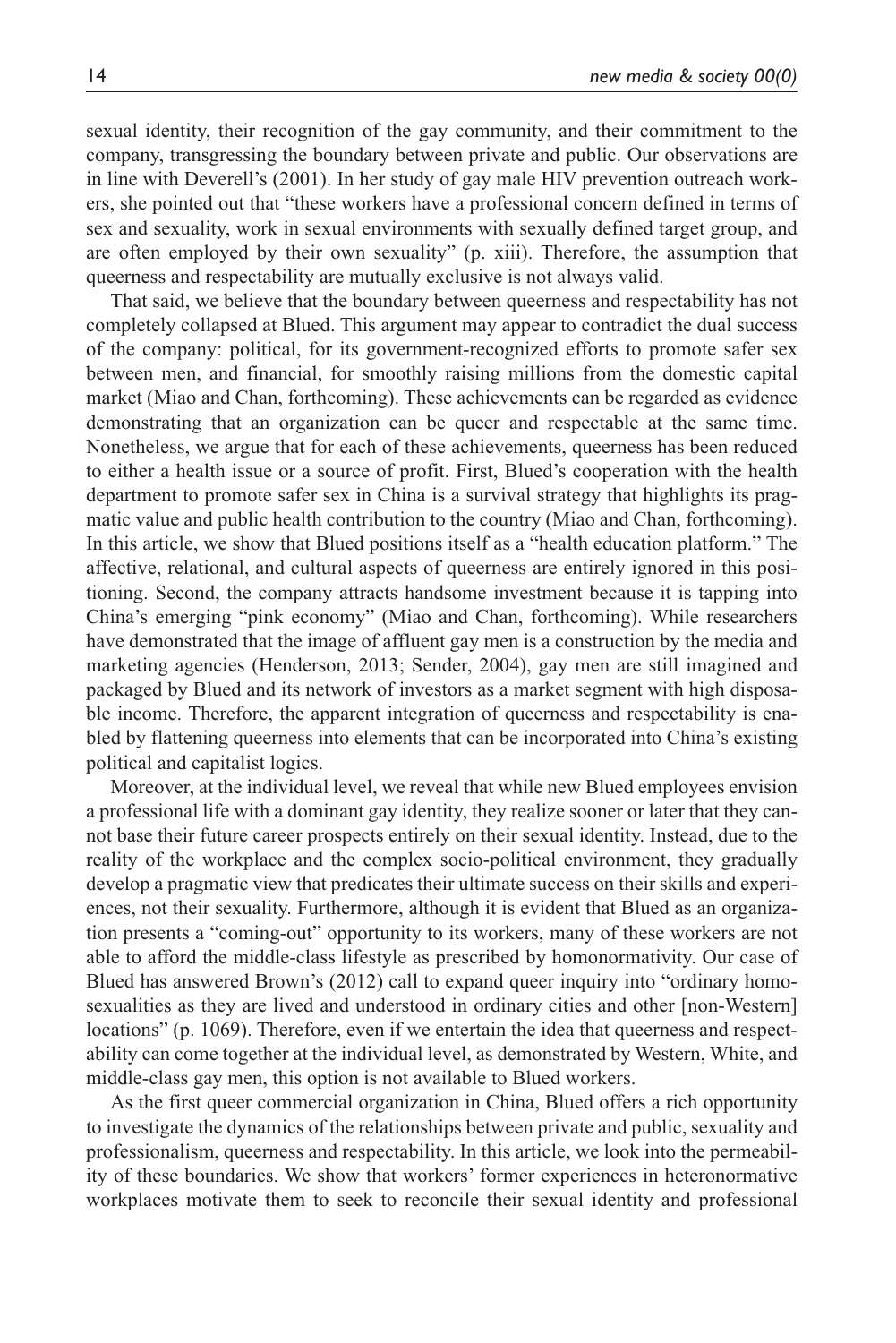identity at Blued. However, we also consider the role of the political circumstances of China and financial considerations, which have been absent from many prior studies of this issue conducted in the West, in re-establishing the above boundaries. The case of Blued reveals a highly dynamic relationship between sexuality and professionalism, which sometimes reinforce and sometimes negate each other.

## **Funding**

The author(s) received no financial support for the research, authorship, and/or publication of this article.

### **ORCID iD**

Lik Sam Chan **D** <https://orcid.org/0000-0002-9153-2234>

### **Notes**

- 1. The Chinese gay community is not a monolithic group. Queer theory also challenges the existence of a gay "community." However, we use the term "community" in its singular form in this article because workers at Blued saw their targeted users as a homogeneous group. Sender (2004) discussed how a gay "community" is constructed by marketers and the media industry.
- 2. "Top" and "bottom" refer to one's preferred position during anal intercourse.
- 3. In brief, homonormativity refers to the idea that queer people can fit into mainstream society by conforming to heteronormative ideals and practices. Very often, only Western, White, and middle-class gay men are able to conform to such ideals and practices (see Brown, 2012; Duggan, 2002).

### **References**

- Acker J (1990) Hierarchies, jobs, bodies: a theory of gendered organizations. *Gender & Society* 4(2): 139–158.
- Anteby M and Anderson C (2014) The shifting landscape of LGBT organizational research. *Research in Organizational Behavior* 34: 3–25.
- Barak MEM (2005) *Managing Diversity: Toward a Globally Inclusive Workplace*. Thousand Oaks, CA: SAGE.
- Blued (2018) Corporate website. Available at: <https://www.blued.com/cn>
- Bourdieu P and Wacquant LJD (1992) *An Invitation to Reflexive Sociology*. Chicago, IL: University of Chicago Press.
- Brown G (2012) Homonormativity: a metropolitan concept that denigrates "ordinary" gay lives. *Journal of Homosexuality* 59(7): 1065–1072.
- Chan LS (2018) Ambivalence in networked intimacy: observations from gay men using mobile dating apps. *New Media & Society* 20(7): 2566–2581.
- Chan WW (2019) Ambidextrous gender performance as negotiated culture practice: Chinese female bankers working in world cities (in Chinese). In: *Paper presented at the "Cosmopolitan Culture Studies" Doctoral Forum, 20 April 2019. Shenzhen: South University of Science and Technology*.
- Colgan F, Creegan C, McKearney A, et al. (2008) Lesbian workers: personal strategies and amid changing organisational responses to "sexual minorities" in UK workplaces. *Journal of Lesbian Studies* 12(1): 31–45.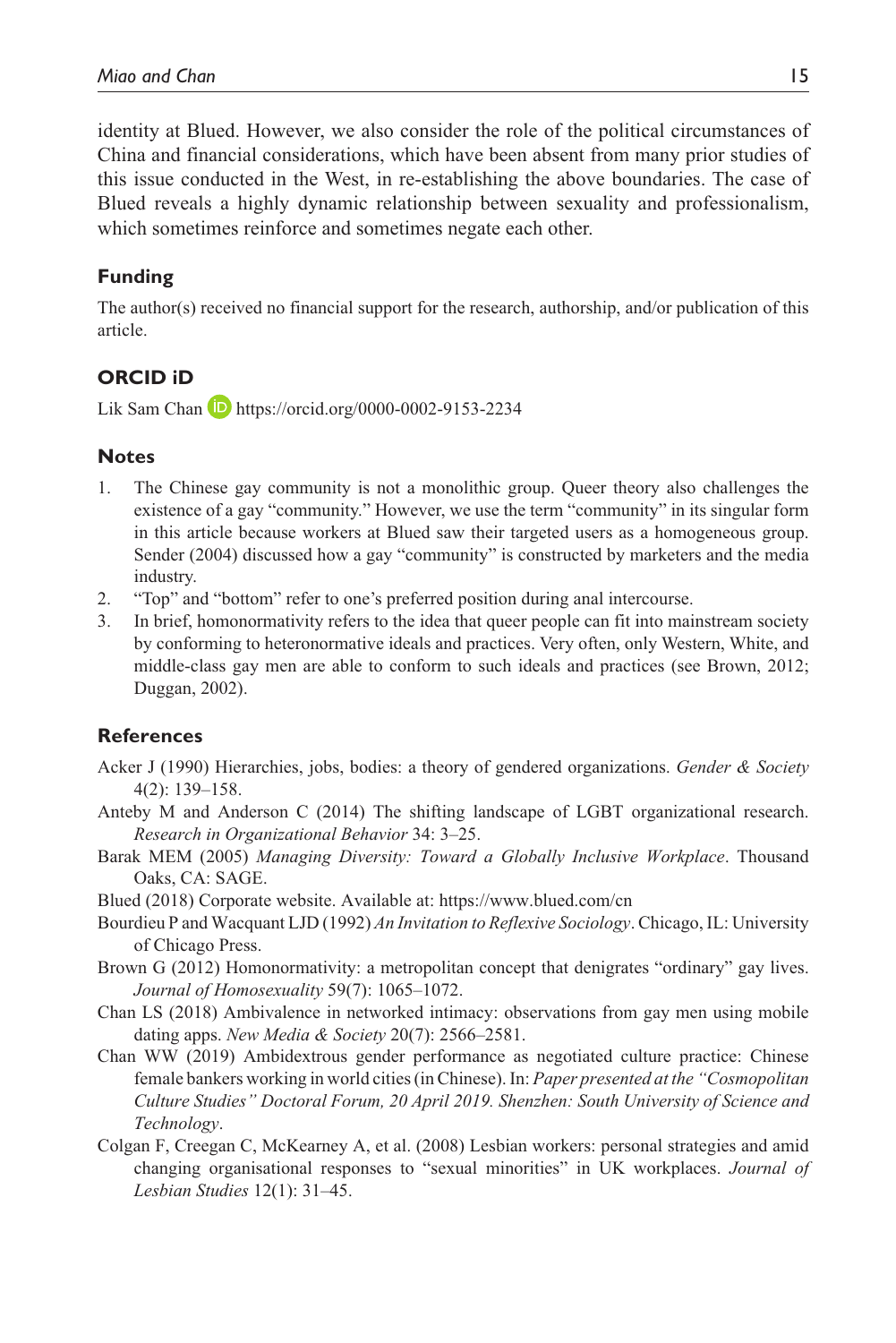Deverell K (2001) *Sex, Work and Professionalism: Working in HIV/AIDS*. London: Routledge.

- Doyle VA (2016) *Making Out in the Mainstream: GLAAD and the Politics of Respectability*. Montreal, QC, Canada: McGill-Queen's University Press.
- Duggan L (2002) The new homonormativity: the sexual politics of neoliberalism. In: Castronovo R and Nelson DD (eds) *Materializing Democracy: Towards a Revitalized Cultural Politics*. Durham, NC: Duke University Press, pp. 175–194.
- Engels F (1902) *The Origin of the Family, Private Property and the State*. Chicago, IL: C. H. Kerr & Co.
- Fitzpatrick C and Birnholtz J (2018) 'I Shut the Door': interactions, tensions, and negotiations from a location-based social app. *New Media & Society* 20(7): 2469–2488.
- Geertz C (1998) Deep hanging out. *The New York Review of Books* 45(16): 69–72.
- Gould D (2009) *Moving Politics: Emotion and ACT Up's Fight against AIDS*. Chicago, IL: University of Chicago Press.
- Gudelunas D (2012) There's an app for that: the uses and gratifications of online social networks for gay men. *Sexuality & Culture* 16(4): 347–365.
- Gutek B (1989) Sexuality in the workplace: key issues in social research and organizational practice. In: Hearn J, Sheppard D, Tancred-Sheriff P, et al. (eds) *The Sexuality of Organization*. London: SAGE, pp. 56–70.
- Hammersley M and Atkinson P (2007) *Ethnography: Principles in Practice* (3rd ed). London, UK: Routledge.
- Henderson L (2013) *Love and Money: Queers, Class, and Cultural Production*. New York, NY: New York University Press.
- Hochschild AR (1983) *The Managed Heart*. Berkeley, CA: University of California Press.
- Kaufman JM and Johnson C (2004) Stigmatized individuals and the process of identity. *The Sociological Quarterly* 45(4): 807–833.
- Licoppe C, Rivière CA and Morel J (2016) Grindr casual hook-ups as interactional achievements. *New Media & Society* 18(11): 2540–2558.
- Lindlof TR and Taylor BC (2011) *Qualitative Communication Research Methods*. 3rd ed. Thousand Oaks, CA: SAGE.
- McFadden C (2015) Lesbian, gay, bisexual, and transgender careers and human resource development: a systematic literature review. *Human Resource Development Review* 14(2): 125–162.
- Miao W and Chan LS (forthcoming) Social constructivist account of the world's largest gay social app case study of Blued in China. *The Information Society*. DOI: [10.1080/01972243](https://doi.org/10.1080/01972243.2020.1762271) [.2020.1762271.](https://doi.org/10.1080/01972243.2020.1762271)
- Miles M, Huberman M and Saldaña J (2014) *Qualitative Data Analysis: A Methods Sourcebook*. 3rd ed. Thousand Oaks, CA: SAGE.
- Murray S and Ankerson MS (2016) Lez takes time: designing lesbian contact in geosocial networking apps. *Critical Studies in Media Communication* 33(1): 53–69.
- Orzechowicz D (2010) Fierce bitches on Tranny Lane: gender, sexuality, culture, and the closet in theme park parades. In: Williams C and Dellinger K (eds) *Gender and Sexuality in the Workplace*. Bingley: Emerald, pp. 227–252.
- Rumens N (2011) *Queer Company: The Role and Meaning of Friendship in Gay Men's Work Lives*. *Farnham: Ashgate*.
- Rumens N and Kerfoot D (2009) Gay men at work: (Re)constructing the self as professional. *Human Relations* 62(5): 763–786.
- Rupp L and Taylor V (2003) *The Drag Queens at the 801 Cabaret*. Chicago, IL: University of Chicago Press.
- Sender K (2004) *Business, Not Politics: The Making of the Gay Market*. New York: Columbia University Press.